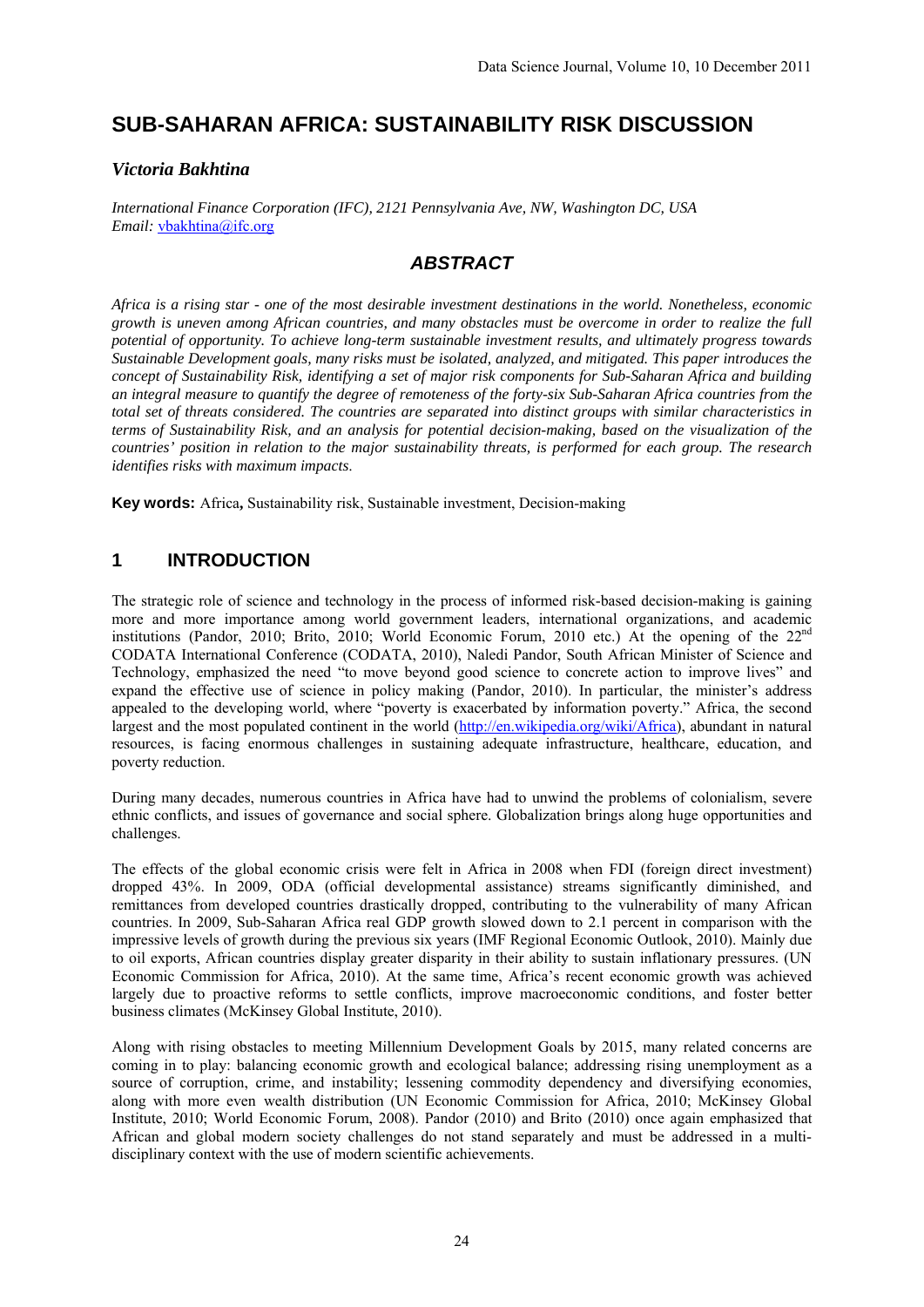The objective of the research described in this paper is to illustrate the mechanism of analysis and decisionmaking processes for Sub-Saharan Africa based on a sustainability (or developmental) risk model. Bakhtina and Zgurovsky (2008) isolated the key risks and modeled the position of 42 African countries<sup>1</sup> in relation to the totality of the most significant threats. Based on this research, most North African countries<sup>2</sup> were clearly standing alone as a separate cluster, and it was concluded that further refinement was needed to expand and finetune the results with the focus on Sub-Saharan Africa.

This paper separates key sustainability risks for 46 Sub-Saharan Africa countries, isolates groups of countries with similar risk characteristics, and illustrates how the results can be used in the decision making process.

#### **2 SUSTAINABILITY RISK DISCUSSION**

The concept of sustainability risk is very intuitive but, at the same time, extremely difficult to define. This is probably the reason why few practical illustrations and risk quantification algorithms have been implemented*.*  Sustainable development should lead to a harmonious balance of the three pillars: social, economic, and ecological and ultimately facilitate long-term progress, where future generations have the same/or broader opportunities as the modern society. An additional dimension of sustainable development is represented by the Millennium Development Goals, which outline the world's main development challenges and the milestones that must be met to make our planet a better place in which to live. There are two major challenges that need to be taken into consideration: (1) elimination of the defining gaps in the three areas of development – social, ecological, and economic and (2) definition of a mechanism to sustain and improve the level achieved (Bakhtina & Zgurovsky, 2008). These two challenges of sustainability risk management are interrelated and can be analyzed consequently (See Figures 1 and 2).

Sustainability risk can be defined as a global threat that can impede sustainable development in any area. After all key threats are identified, a vector of global sustainability risk with coordinates consisting of indicated threats can be built. The length of the vector determines the resilience of the country to its particular set of threats.

In the first step of the current research, the key risk components are identified and incorporated into a unique sustainability risk vector for each country. The next step is to develop unique metrics to quantify and measure the risks. The risk components are the most vulnerable links that (1) most likely can impair the process of sustainable development in the future, (2) can cause tangible physical threats, and (3) may lead to breaks in the other areas of development - social, environmental, or economic. After the risks have been identified and measured for various sub-segments, a separate effort can be employed to address them. Innovative programs to target crisis areas can be developed and implemented.

Then a mechanism to manage and sustain the achieved level of development is developed. This step can be addressed by the governments, lawmakers, and private sector at a later stage after the first challenge is resolved and weak developmental links are improved.

This paper defines a methodology for measuring sustainability risk, classification of risk components, and creation of a unified measure for separating the groups of countries with similar characteristics. The resultant risk is considered on a regional basis.

The research specifies and analyzes sustainability risks for Sub-Saharan Africa and builds and analyzes the global sustainability risk as a vector of the major risks that are most critical for Africa. The distance to the cumulative vector of threats, the risk index, is computed.

This approach attempts to identify the most susceptible countries in Sub-Saharan Africa that potentially can be targeted for further reforms. The framework for sustainability risk identification, measurement, and management is shown in Figures 1 and 2.

 1 North and Sub-Saharan Africa

<sup>&</sup>lt;sup>2</sup> Mauritania was not covered by the analysis previously and is included in the current list of countries.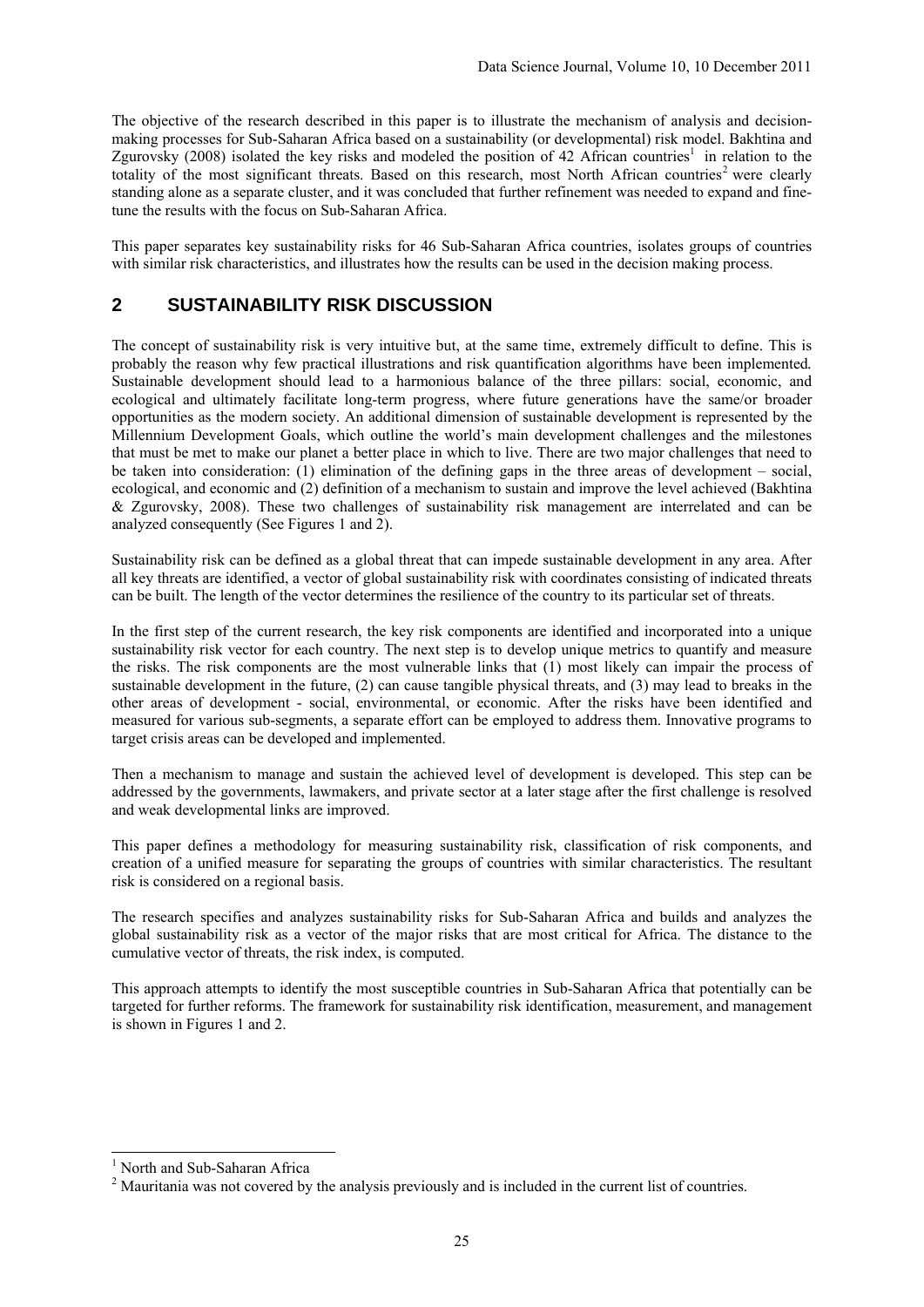

**Figure 1.** Sustainability risk components identification



1. Target the key areas which are particularly vulnerable as main components of sustainability risk vector

2. Create a universal metrics measuring the risks.

3. Based on the metrics detect factors with largest contribution to the total outcome.

4. Review countries with the similar risk characteristics.

## Challenge II. Create mechanisms to manage and control the sustainability risk.

**Figure 2.** Sustainability risk management challenges

### **3 THE CONTEXT OF SUB-SAHARAN AFRICA (KEY RISKS)**

This research separates Sub-Saharan Africa and Mauritania from Northern Africa. What are the main challenges that impede sustainable development of this region? The World Economic Forum in 2008 identified four main risks facing the African continent: a) food and freshwater security, b) geopolitical instability, c) economic shocks, and d) climate change challenges.

At least 28 Sub-Saharan Africa countries have been in a state of war since 1980 according to ID21 (International Development Organization) (Global Issues, 2010). Political instability, corruption, inadequate legislative mechanisms, breaches of civil rights and liberties, and ethnic violence are some of the reasons for such turmoil. Historically, inadequate regulation and policy making have been detrimental to the long-term economic prosperity of the region and foreign investment.

The increasing pace of urbanization and the voluntary and forced migration of populations to urban centers, exacerbated by the severe impact of climate change, have caused increasing problems with water security and consumption. According to World Bank statistics, in 2007 in eight African countries, over 50 percent of the population did not have access to clean potable water. In Somalia, the population with access to potable water was only 29 percent and in Ethiopia 22 percent. (World Bank, 2009) Inadequate waste and processing facilities can cause contamination or spread of water-borne diseases and be a source of pandemics (World Health Organization, 2010).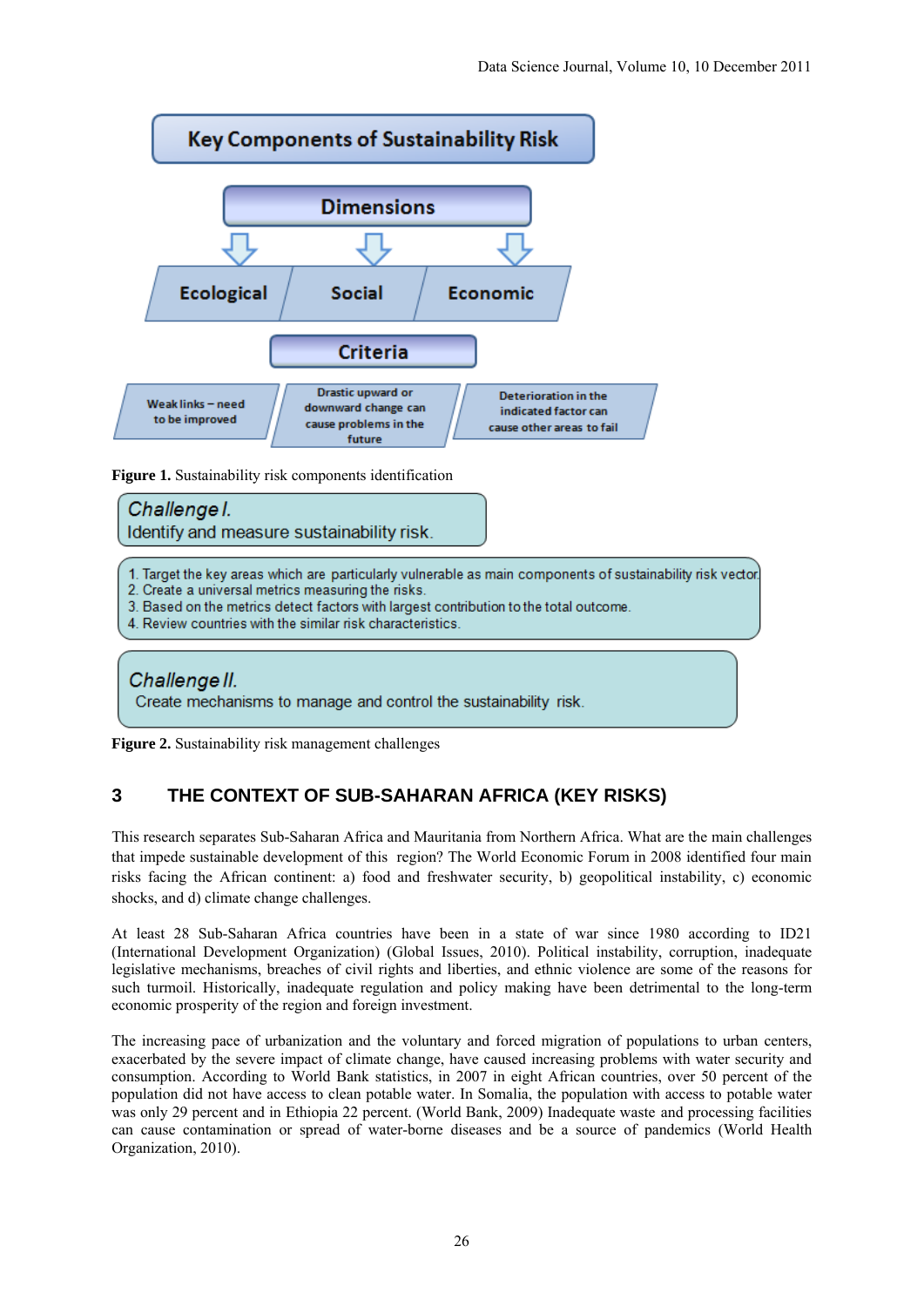Increasing urbanization and economic growth strain the electrical grids. Lack of sufficient capacity for energy generation causes periodic blackouts and disruptions in the power supply. This impairs the ability of businesses to properly function and negatively reflects on the countries' economic capabilities.

The health of the population in Sub-Saharan Africa, especially the prevalence of HIV and malaria, is highlighted by many experts as one of the main threats to the area's well-being (UN, 2008; WHO, 2010 etc.). Undernutrition and high death tolls among children are great concerns as well.

Climate change is the defining challenge of the XXI century and can bring unforeseen consequences to our civilization (United Nations, 2008; International Federation of Red Cross and Red Crescent Societies, 2009; UNU-IAS, 2008). Reducing the risk of natural disasters is becoming increasingly important for Africa.

The next key risk is the national level of education, science, and technology. Exceptional efforts of the International Council for Science Regional Office for Africa (ICSU ROA) are directed to transform science and technology innovation into an instrument for sustainable development via knowledge-driven economy (ICSU, 2011). The report by Muhongo, Gudyanga, Enow, and Nyanganyura (2009), which combined the latest research from African scientists, attests that science, technology, and innovation make tangible improvements in quality of life, poverty reduction, and contribute significantly to achievement of Millennium Developmental Goals.

Similarly, it is shown that educated communities in general enjoy higher levels of wealth while their economies have better productive capacities and achieve stronger economic growth (UNCTAD, 2006; United Nations Economic Commission for Africa, 2010). At the same time, growth is associated with a high degree of social participation, skills refreshment, and job creation. The overall health picture of educated communities also is positive.

More efficient mechanisms for natural disaster response, along with pioneering technologies to combat climate change, can be introduced. However, without qualified operators for the new technology, a mass of unknown and unpredictable risks can arise (UNU-IAS, 2008), which is why training and technical skills transfer are critical within the process of technology transfer.

Among other challenges for Africa, the World Economic Forum (2008) highlights economic shocks as a major risk. The recent global economic downturn has reduced remittances, negatively impacted trade, and resulted in higher unemployment in Africa. The 2010 Report by the McKinsey Global Institute emphasizes the important role of remittances as a significant source of capital and their substantial poverty-reducing effects. As for selected African countries, remittances constitute a considerable percentage of the capital inflow. A drop in remittances may significantly increase vulnerability and can bring negative results to the overall economies of the countries. Other factors emphasized in this report are high unemployment rates and vulnerable employment (informal and rural sectors). The need to focus on creating sustainable jobs to reduce poverty is also discussed. The unemployment data are not broadly available and not very accurate, omitting vulnerable jobs and gender aspects. Women and children are generally suffering most. Remittance information is available in Human Development Reports. (United Nations, 2008) Remittance inflows are related to the professional qualification of immigrants and their respective salaries, providing for more opportunities to aid their families in the home country.

There is a pressing need for African countries to diversify their economies and support the private sector via coherent regulation and enhanced institutional framework in order to attract foreign investors, protect the states against economic shocks, and make their financial systems more resilient.

The UN Economic Commission for Africa (2010), the McKinsey Global Institute (2010), and the World Economic Forum (2008) all suggest that viable investments in health, education, infrastructure, and technology, supported by private-public partnerships in these areas, would stimulate employment and sustainable growth.

Another important issue facing Sub-Saharan Africa is demography. Africa's population growth historically has been faster than that in other regions of the world. Based on various projections (Population Reference Bureau, 2010), the population of this continent will reach almost two billion by 2050. The projection results are dependent on variations of fertility forecasts, life expectancy at birth, and mortality rates. Population growth is not included in this sustainability risk model for Sub-Saharan Africa due to the complexity of population dynamics. However, it should be a topic for a separate review. All risk factors discussed above will be exacerbated with high population growth or drastic decline and will become more critical for sustainable development progress.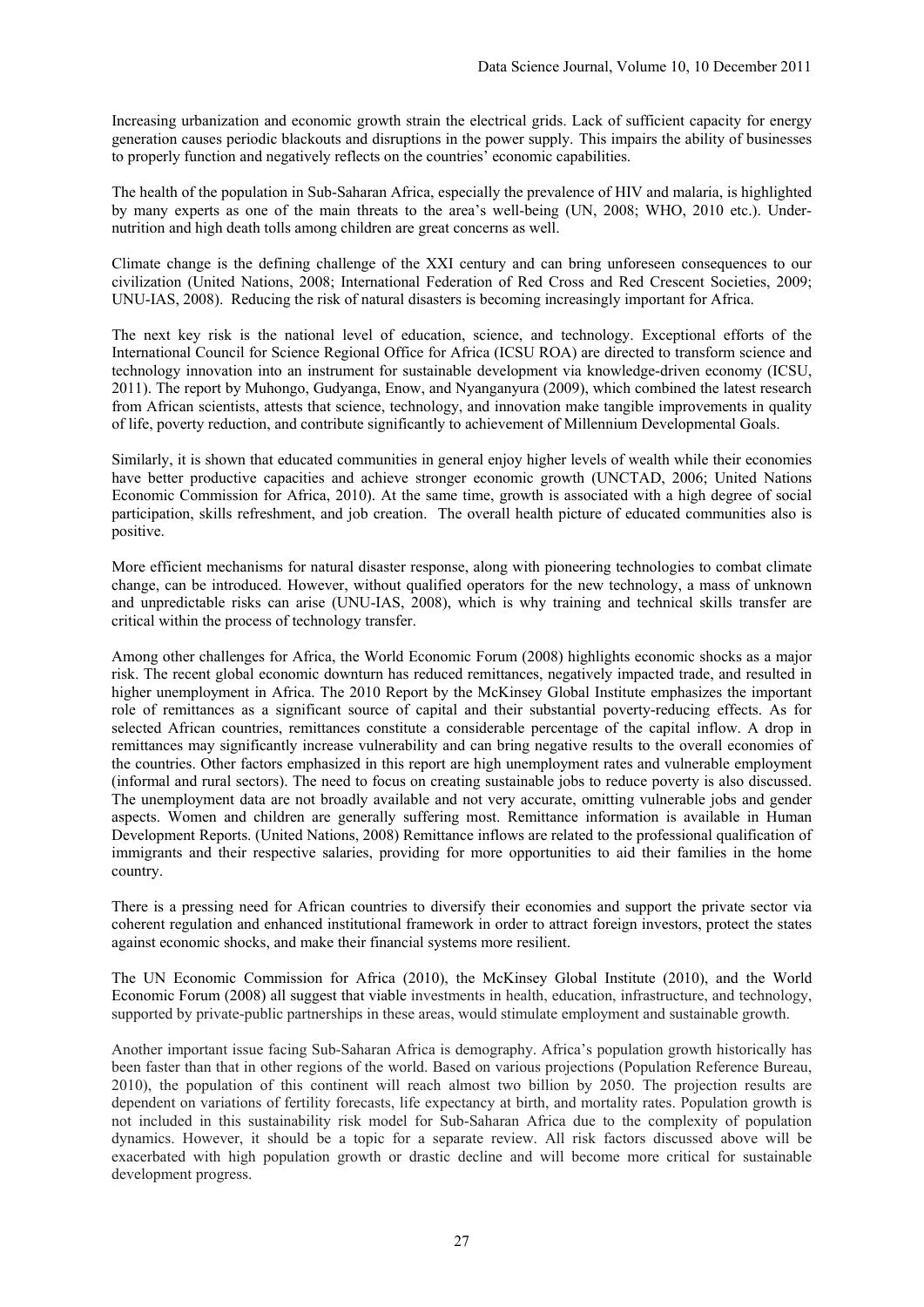#### **4 AGGREGATED VECTOR OF SUSTAINABILITY (DEVELOPMENTAL) RISK**

Our current research refines and improves the previous methodology offered in Bakhtina and Zgurovsky (2008) by extending the three pillars of Sustainable Development: economic, social and ecological and reviewing Sub-Saharan Africa separately from North Africa. The research is expanded to the following countries: Mauritius, Cape Verde, Seychelles, Sao Tome and Principe, Madagascar, Malawi, Uganda, Chad, and Mauritania.

We define a global sustainability risk for a region as a cumulative vector of threats, where single threats or risks are defined by the risks mentioned in Section 2. The threats represent economic, ecological, and social risks. In this study, each country is evaluated in terms of its remoteness from the totality of threats. At first we summarize the set of threats given and then find illustrative quantitative measures, which are representative of the risks indicated.

Key risks for Africa from Section 2 are:

- a) Vulnerability of the infrastructure and energy crisis,
- b) Health of the population,
- c) Educational level of the population,
- d) Political and security risks,
- e) Vulnerability to natural disasters,
- f) Limitation of access to drinking water and sanitary facilities, and
- g) Economic shocks.

Each of these risks can be measured by quantitative indicators reflected in publicly available statistics. Further selection of indicators is based on the following criteria: data should be representative of the risk, and the numbers should be available for all forty-six countries under consideration.

Based on expert research (United Nations Economic Commission for Africa, 2010; McKinsey, 2010; World Economic Forum, 2008; Collier, 2006; World Health Organization, 2010) and data availability, the key risks are represented by the following ratios:

- a) Vulnerability of infrastructure energy production to energy use ratio (ENPRENUSE) (World Bank, 2007);
- b) Health percent of HIV infected population (%HIV) (World Bank, 2010);
- c) Education literacy rate (LR) (World Bank, 2010);
- d) Political and security risk –political stability and absence of violence index (PSAV) (World Bank, 2009) and corruption perception (CPI) index (Transparency International, 2010)
- e) Vulnerability to natural disasters disaster risk index (DRI) (United Nations Environment Program, 2010);
- f) Limitation of access to drinking water and sanitary facilities access to alternative water supply (AWS) information (World Bank, 2010); and
- g) Economic shocks remittance (REMIT) information.

Similar to Bakhtina et al. (2008) and Zgurovsky (2008), we consider a cumulative vector of threats that may change over time:

 $\vec{Tr}_{i_k} = (CPI_k, HIV_k, PSAV_k, DRI_k, AWS_k, LR_k, ENPRENUSE_k, REMIT_k)$ 

Where *i* denotes the respective country and k corresponds to a point in time.

We normalize all the coordinates of the interval [0, 1].  $\vec{Tr}^0{}_{j_k}$  is a normalized vector of threats for country *j*. For each vector  $\vec{Tr}^0_{jk}$ , there exists a number  $\|\vec{Tr}_{jk}\|$  that denotes the distance of the country from the selected totality of risks.

We then measure the distance of the country from the selected totality of risks with the Minkowski norm

$$
\left\| \vec{T} r_{j_k} \right\| = \sqrt[3]{\sum_{l=1}^{n} (w_{ij}(t)) (\vec{T}^0 r_{j l_k})^3}
$$
 (1)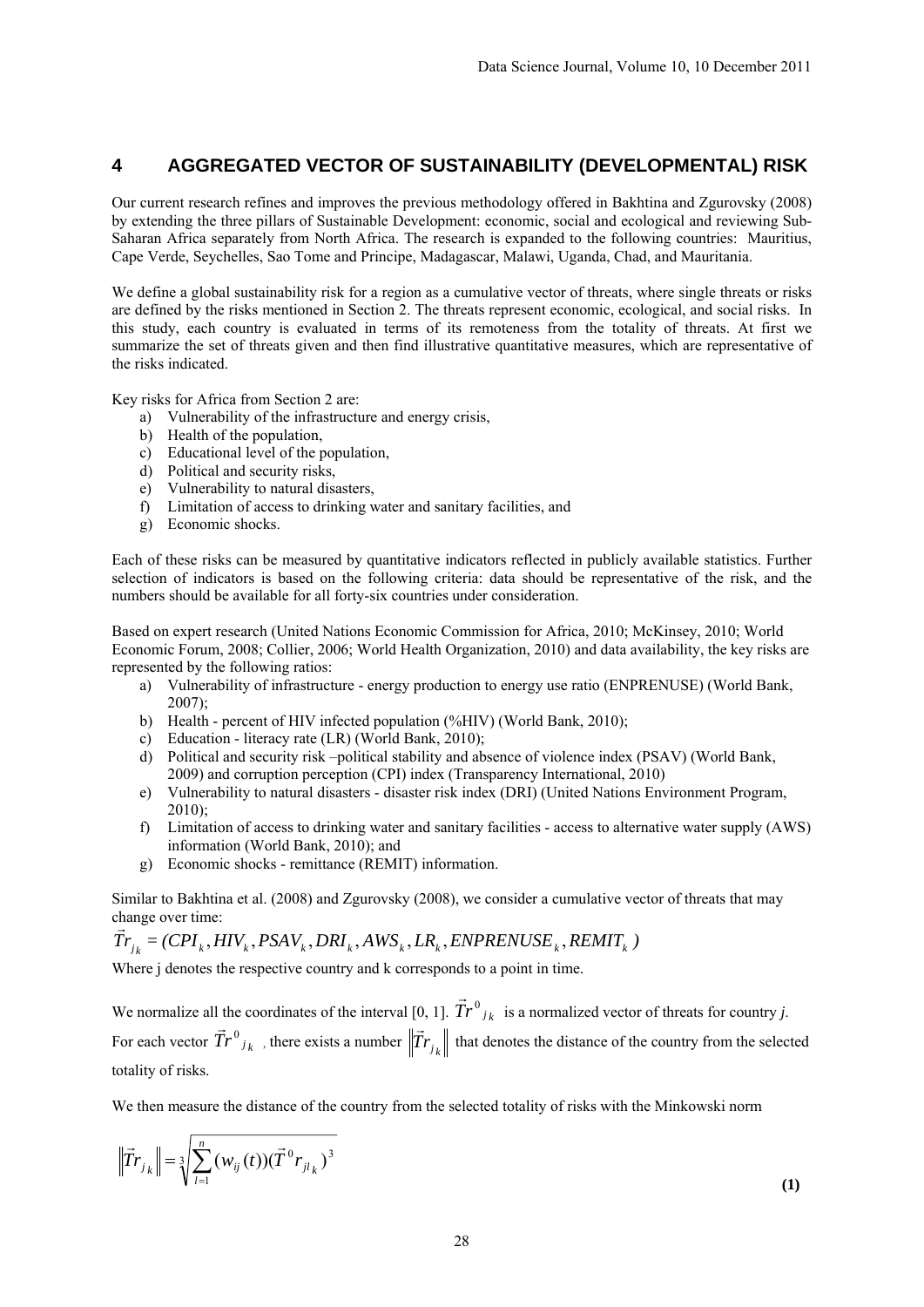Where 
$$
w_{ij}(t)
$$
 are weights represented by functions such as  $\sum_{l=1}^{n} (w_{ij}(t)) = 1$  and  $\sqrt[3]{\sum_{l=1}^{n} (w_{ij}(t)) (\vec{T}^0 r_{jl_k})^3}$ 

Based on a changing world risk outlook, the weights can potentially change. For simplicity we consider the latest time-series available, 2006 through 2008, along with constant and equal weights.

The next sections include results of the Minkowski norm computation for a set of 46 Sub-Saharan Africa countries (see Appendix 1). We separate groups of countries with similar risk characteristics, extract the components which contribute most to the sustainability risk, and analyze the clusters of countries in order to apply the results to the decision-making process.

#### **5 SIMULATION RESULTS FOR SUB-SAHARAN AFRICA**

The base assumption is that the key threats are represented by the seven factors listed in Section 2, and at the same time, each factor is represented by numerical indices. The seven factors under consideration are represented by eight numerical indices. The sustainability risk is measured by the distance of the country from the total set of threats, indicated in terms of the Minkowski norm (Eq. (1)). The shorter the distance the riskier the country appears in terms of the selected vectors-threats.

With the help of the agglomerative hierarchical clustering technique, all countries are divided into four groups (the global sustainability risk is computed on a regional level; grouping is relative to countries from the same region), based on the Minkowski norm (see Appendix 1): (1) low risk, (2) medium risk, (3) high risk, and (4) extreme natural disaster risk.

The current set of sustainability risk components covers social, ecological, and economic dimensions. The correlation matrix for the eight risk components (Figure 3) shows moderate correlations within the social dimension. The strongest correlation is between political stability and corruption perception – a higher political stability is associated with a diminished level of corruption as measured by the CPI (Corruption Perceptions Index), an index based on assessments and business opinion surveys, which is just one of many measures. According to Transparency International (2010), perceptions have proven to be reliable estimates of corruption.

The data for the selected set of countries show correlation between sound governance, better water access infrastructure, and higher educational attainment. Historically, countries with better governance have higher literacy rates, and a higher percentage of the population has access to clean water facilities.

| Variables        | CPI      | AWS      | LR       | <b>HIV</b> | <b>ENPRENUSE</b> | <b>PSAV</b> | DRI      | <b>REMIT</b> |
|------------------|----------|----------|----------|------------|------------------|-------------|----------|--------------|
| CPI              | 1        | 0.547    | 0.458    | $-0.300$   | $-0.145$         | 0.752       | 0.132    | $-0.019$     |
| AWS              | 0.547    | 1        | 0.630    | $-0.257$   | $-0.020$         | 0.518       | 0.340    | $-0.130$     |
| LR               | 0.458    | 0.630    | 1        | $-0.396$   | 0.231            | 0.468       | 0.200    | 0.082        |
| <b>HIV</b>       | $-0.300$ | $-0.257$ | $-0.396$ | 1          | 0.011            | $-0.273$    | 0.045    | 0.045        |
| <b>ENPRENUSE</b> | $-0.145$ | $-0.020$ | 0.231    | 0.011      | 1                | 0.012       | 0.026    | 0.083        |
| <b>PSAV</b>      | 0.752    | 0.518    | 0.468    | $-0.273$   | 0.012            | 1           | 0.191    | $-0.260$     |
| DRI              | 0.132    | 0.340    | 0.200    | 0.045      | 0.026            | 0.191       | 1        | $-0.047$     |
| <b>REMIT</b>     | $-0.019$ | $-0.130$ | 0.082    | 0.045      | 0.083            | $-0.260$    | $-0.047$ |              |

**Figure 3**. Correlation matrix of the sustainability risks

Principal components analysis (PCA) ( Jolliffe, 2002) is used to illustrate the key risks and risk combinations with the highest impact on the global sustainability risk (see Appendix 2). The most important risk component (F1) is strongly related to political stability, literacy rate, and potable water supply, which implies that sound governance, a well-developed education system, and stable infrastructure are critical to the achievement of sustainable growth and development. The second risk component (F2) indicates that energy generation capacity, financial inflows, and successful education systems make countries more resilient to sustainability risks. The third component (F3), associated with threats to human life, indicates that countries with well-established disaster response systems and high levels of preventive medicine are more resilient to sustainability risks.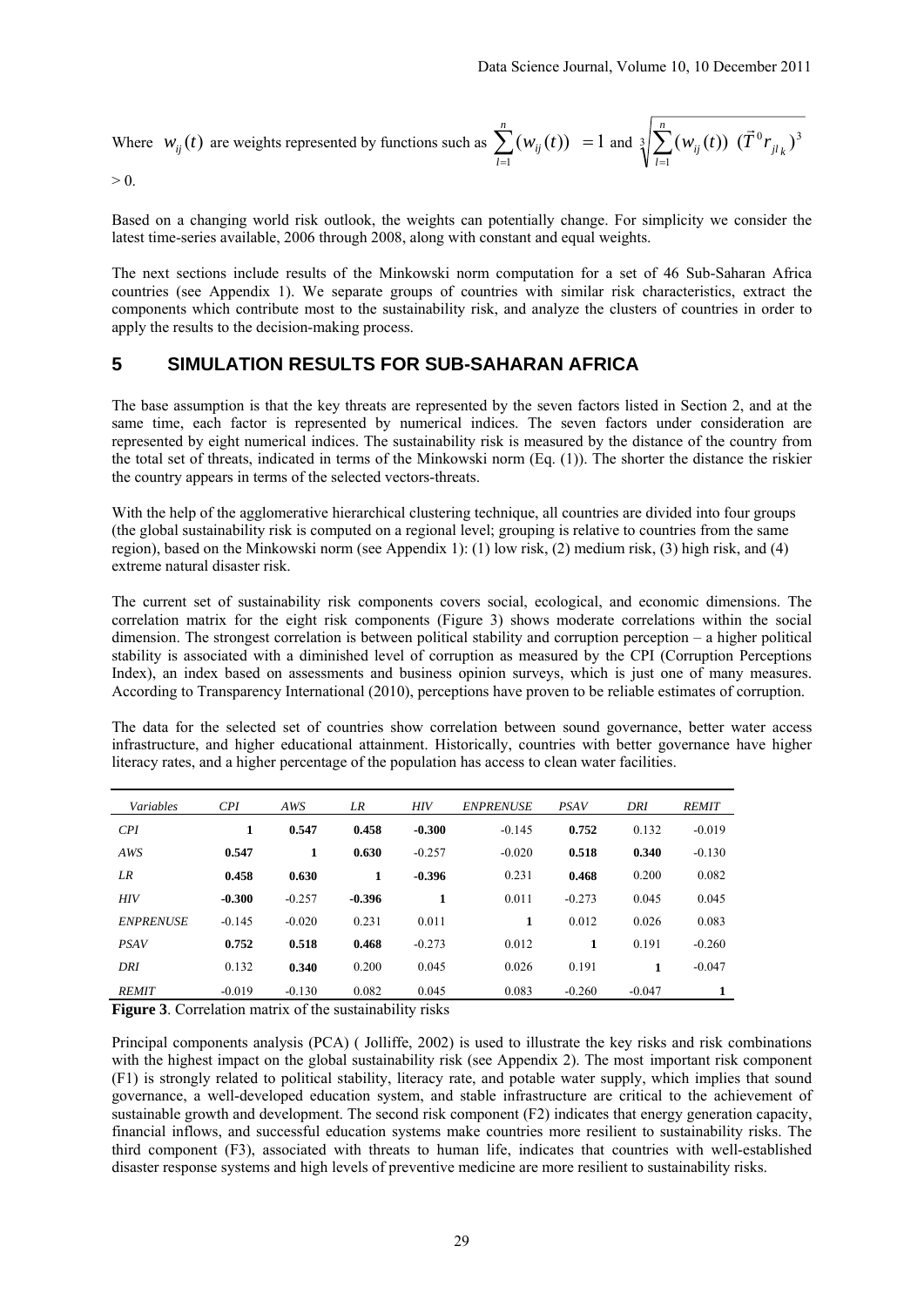Out of eight key risk indicators only those that link to natural disasters are not under human control. With effort, all remaining six factors can be improved to more sustainable levels.

At the same time, building disaster management early warning systems, safety-nets, and timely response to natural catastrophes may significantly reduce devastating effects (United Nations, 2008; International Federation of Red Cross and Red Crescent Societies 2009; UNU-IAS, 2008). Though we have little control over disasters and their prevention, pervasive precautionary measures and education of the population via mass media can have tremendous effects.

The results of the analysis imply that global sustainability risk can be reduced via effective policies, improved governance, social inclusion, and coherent reforms in areas of health and education, along with harmonious channeling of resources, to a sustainable infrastructure implying effective investments in the areas indicated. Figure 4 represents an illustration of the above analysis and potential decision-making process.

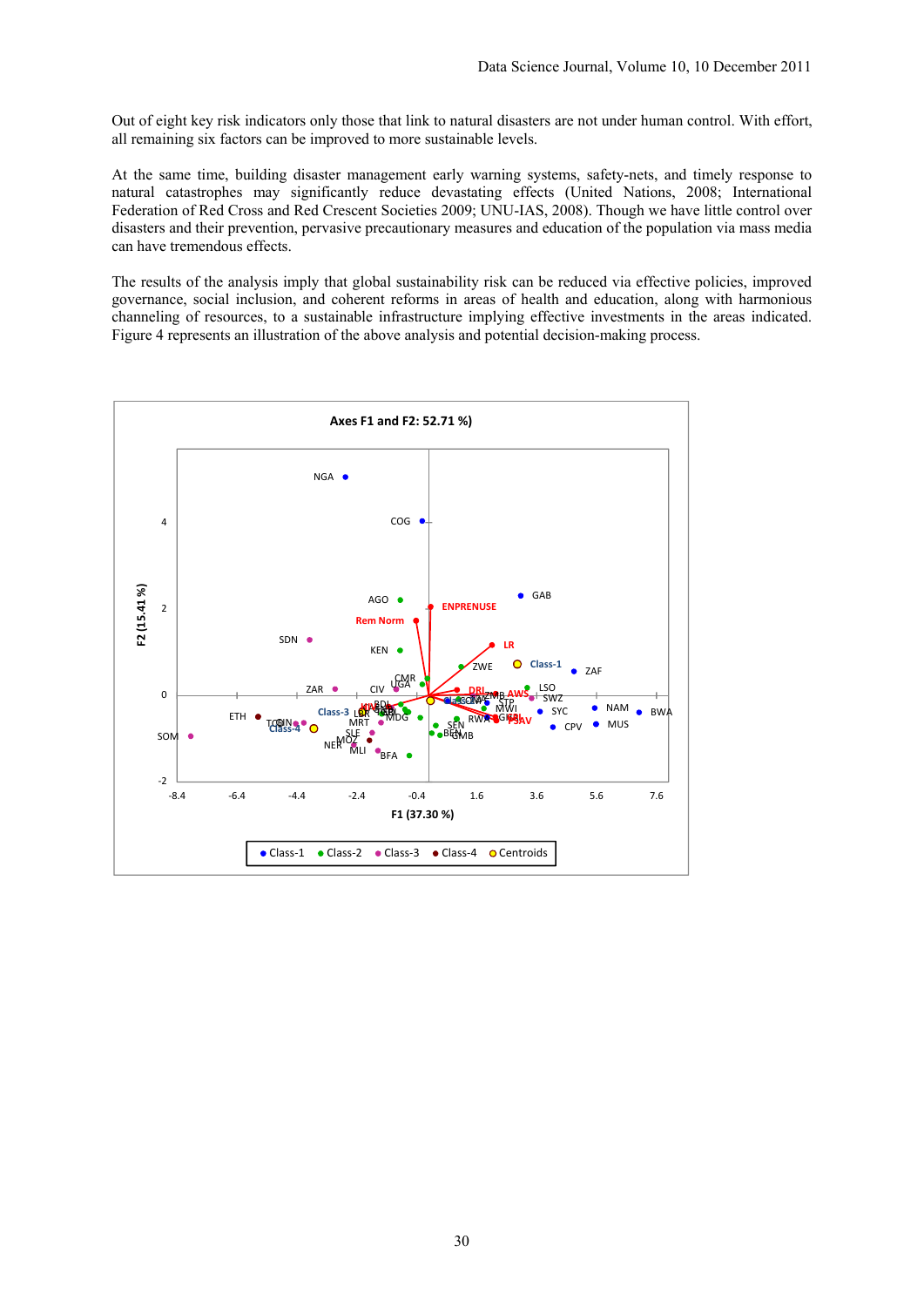



**Figure 4**. Groups of Sub-Saharan Africa countries with similar risk characteristics in the principal components system of coordinates (Class 1- lowest risk, class 4- highest risk)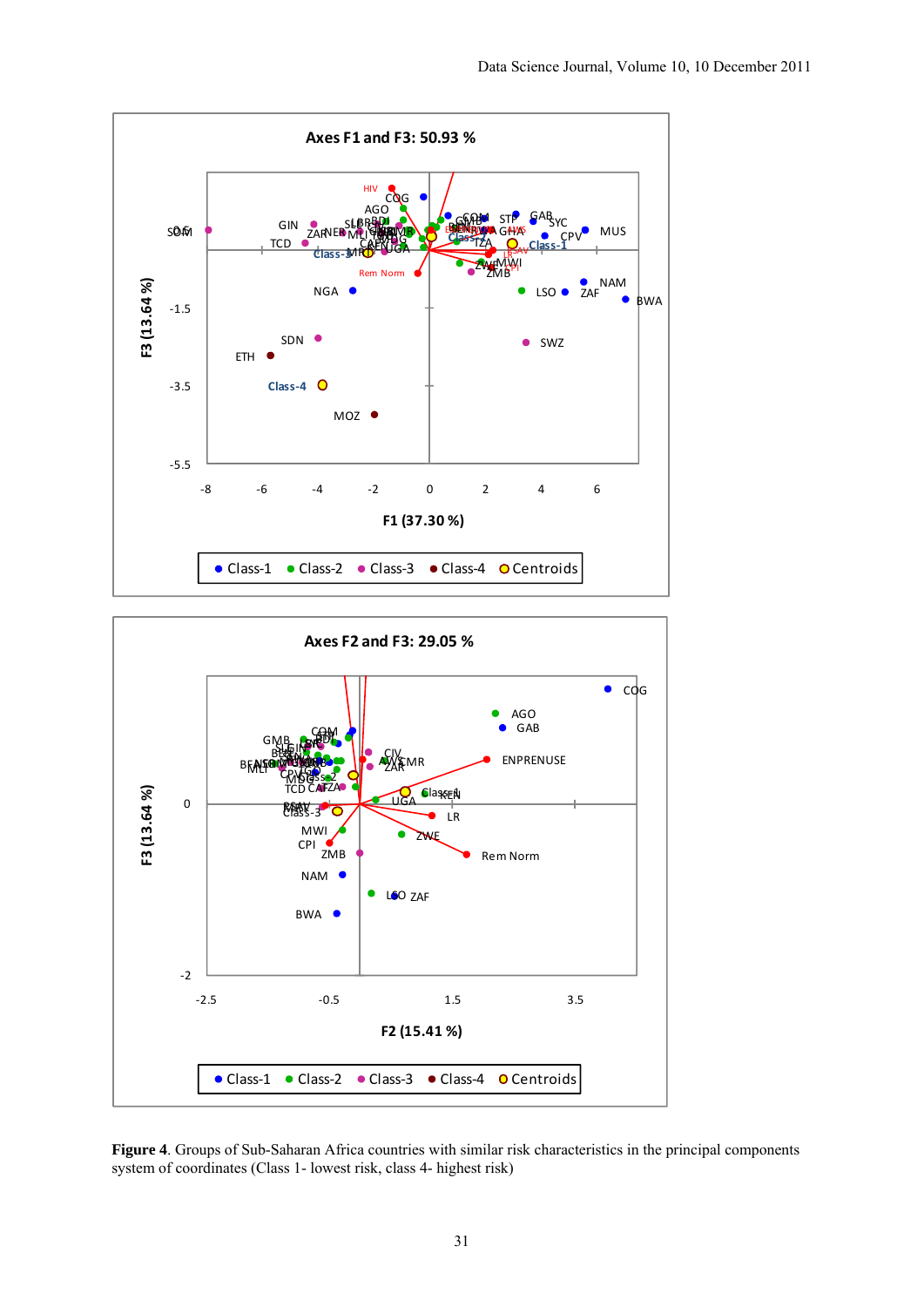Clustering the risk index (the Minkowski Norm) and the relative position of the countries gives us insights into using these data in decision-making. Mauritius, Cape Verde, and the Seychelles are at the top of the low risk cluster of countries. These countries have the most diversified economies, with sound governance and a commitment to developmental goals. Poverty is either "non-existent" in the traditional sense (African Development Bank Group, 2010) or appears at a much lower degree in comparison to the rest of Africa. Also the size and role of remittances are moderate compared to other countries. In these cases, the logical policy implication is to sustain the same level of sustainable development, further refine and advance their progress towards the Millennium Developmental Goals, and play a more proactive role in transformation of the continent.

Figure 5 is a detailed illustration of two countries depicted in Figure 4: Botswana and the Democratic Republic of the Congo. Botswana's risk index is 0.68 compared to the Democratic Republic of Congo (ZAR) at 0.55. Botswana belongs to the cluster of countries least vulnerable to the sustainability risk (Class 1), and the ZAR belongs to the most vulnerable countries (Class 3). Botswana is one of the most successful countries in Africa and has one of the highest Human Development indices. In contrast, the ZAR belongs to the group of countries with the lowest human development.



**Figure 5.** Democratic Republic of Congo (ZAR) and Botswana (BWA) risk characteristics.

Botswana has sound governance and political stability and is perceived to be the least corrupt in the group of forty-six countries. Ninety-five percent of the population has access to improved water supply versus 46 percent in the ZAR (World Bank, 2008). Though Botswana significantly surpasses the ZAR in literacy rates, it can benefit from investments in education and healthcare. The ZAR has large mineral resources, and opportunities in its infrastructure and energy sectors are highly underutilized. Though the political situation and investment climate have improved in comparison to the past, political stability is one of the lowest among the countries under consideration. In addition, the ZAR is considered to be one of the most corrupt countries among the fortysix (Transparency International (2010)). Additional investments in healthcare, education and infrastructure are vital.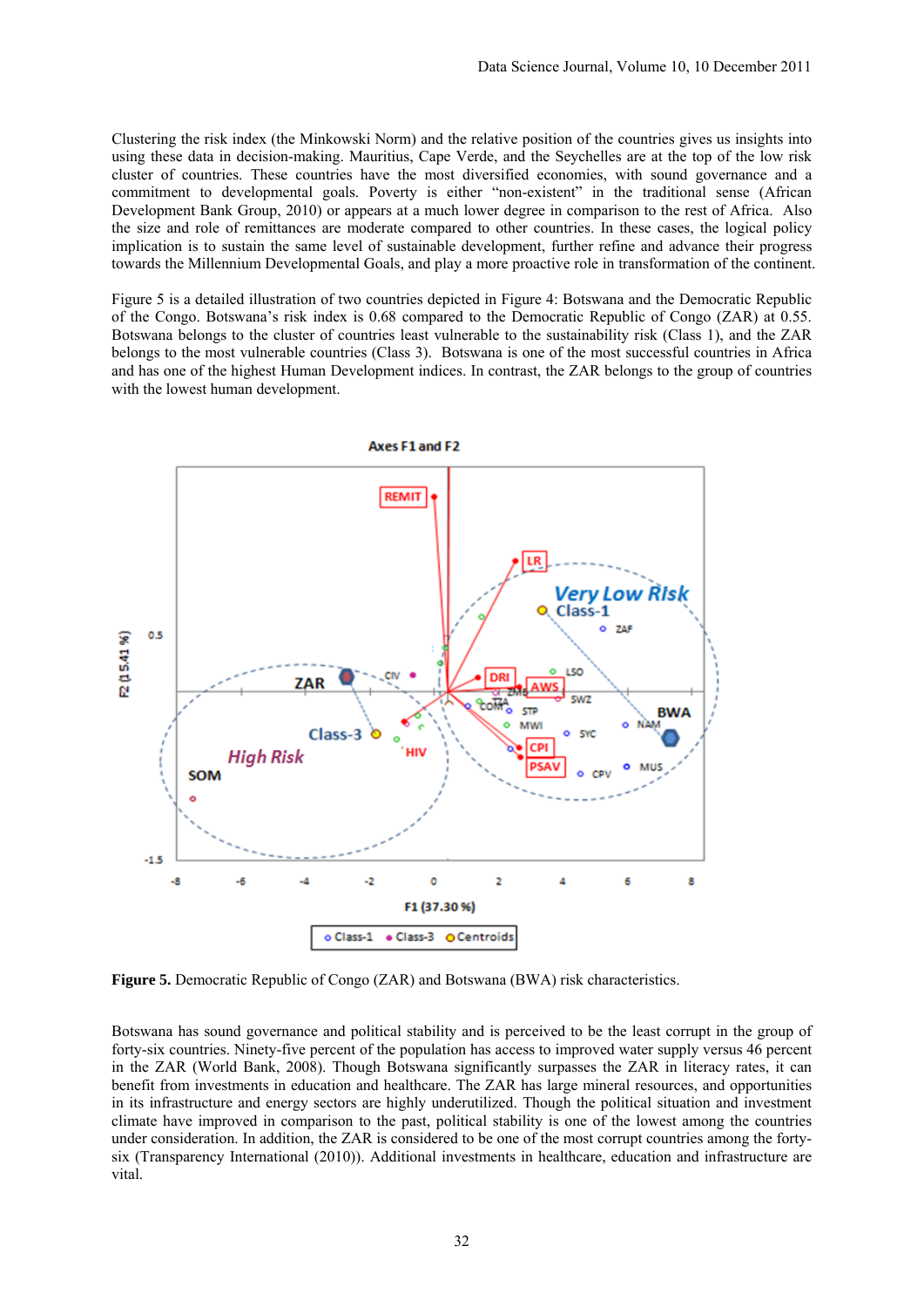South Africa has one of the most diversified economies in Africa and is strongly integrated with the world economy. It is also the country most impacted by the recent global recession. The government is proactively trying to find solutions to fight rising unemployment, attract more foreign direct investment (FDI), and structure innovative approaches in science, education, and technology to foster socio-economic development. South African scientists lead regional offices for science and technology and make substantial contributions to regional strategies based on the latest achievements in science. These policies allow the current position of South Africa to be sustained, progress in sustainability risk mitigation, and evolution to a higher level of socio-economic advancement via investments in science, its applications, and education (United Nations Economic Commission for Africa, 2010; McKinsey, 2010; Muhongo et al., 2009).

The low risk cluster includes the biggest oil exporters, such as Congo, Nigeria, and Gabon. Angola is among the highest performers in medium risk cluster. Clearly, oil orientation and energy production capacity are the main drivers of these countries' performance. As follows from Figure 4 (energy production to energy use is based on 2006 data and does not reflect the most recent economic slowdown in Congo related to an accident and closing of one of the major oil sites), these countries will succeed further if policy reforms focus on education and the social arena, building institutional capacity, and stimulating reforms to improve the efficiency of public expenditure. Economic diversification should also be a focus for this group of countries, led by Nigeria, where there is a considerable growth in non-oil related sectors (African Development Bank Group, 2010; McKinsey Global Institute, 2010).

Sudan and Chad are also oil rich countries, but they are heavily behind in the social arena with low political stability, a high perceived level of corruption, and lagging education systems (African Development Bank Group, 2010; McKinsey Global Institute, 2010; Transparency International, 2010; World Bank, 2010). These two countries are at the bottom quartile of the medium risk group and may require significant reforms that cover all three areas of sustainable development.

Out of the forty-six Sub-Saharan countries, Ethiopia and Mozambique clearly stand alone with their high exposure to natural disaster risks. Social and economic components should be analyzed separately for these two countries, but natural disaster risks prevail and may need more pervasive approaches to risk mitigation. The CPIA index (Country Policy and Institutional Assessment index) has been developed by the World Bank specifically for IDA (International Development Association) countries with a focus on the quality of each country's current policies and institutions (World Bank Group, 2010). The CPIA is strong for Mozambique and Ethiopia in relation to other IDA countries from the considered list. It shows commitment of government to advancement of progress in sustainable development areas.

It is crucial for decision-making that timely updates are made to these indicators. If timely updates are not made to the official numbers, it is more difficult to fit the models and come to meaningful conclusions.

The next step for decision makers after analysis of the sustainability risk model results is the detection and evaluation of the main drivers of the assessed risk indicators and a review of the set of counter-actions which can be applied in a local context, such as specific local behaviors and culture and the impact of policies, strategies, and other attainable measures used as tools for driving up developmental results. The proposed model can also be used for analysis of opportunities in the reduction of sustainability risks on a global scale.

#### **6 CONCLUSION AND OUTLOOK**

The need to bring science to decision makers and increase the role of science and innovation in policy formulation is becoming more and more apparent. The research reported here utilizes a sustainability risk model to isolate countries with similar characteristics based on recent data and illustrates a mechanism for a decision making process to focus on the most vulnerable areas. Based on the latest available public information, each country is depicted relative to the other countries of Sub-Saharan Africa. Potential areas for investment opportunities are highlighted for a selected set of countries.

 The method described highlights an opportunity to perform informed risk-based decision making based on data acquired from each country. At the same time, major challenges remain to be addressed. The first and most apparent challenge is the development of consistent and comprehensive data standards and timely data availability. Information lags have serious implications for the decision making process. This current model should be used with caution and requires the most recent information updates. Due to a significant lag in data acquisition, many countries may look stronger or weaker in certain areas measured by indicators than they are at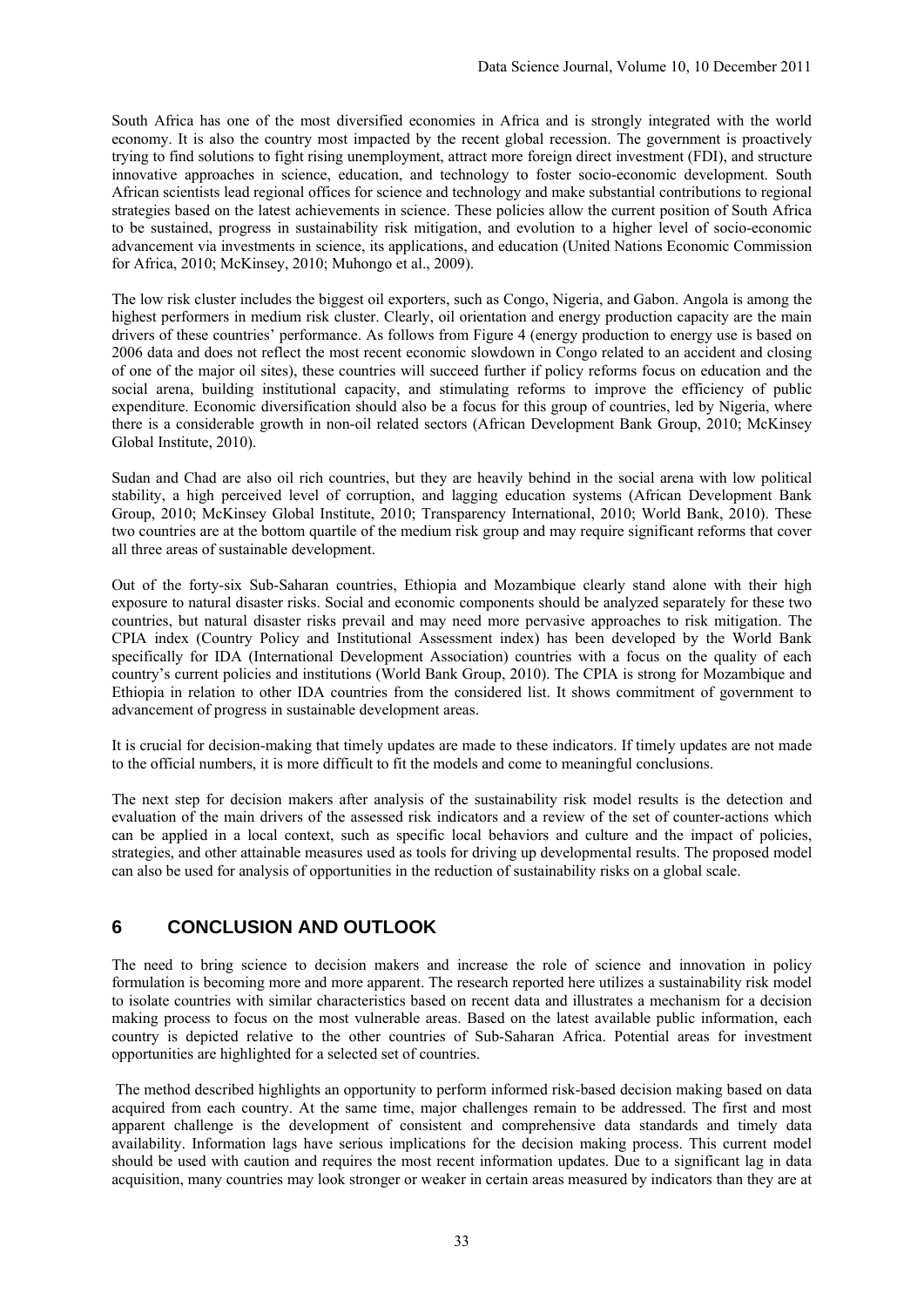the moment. To address the data gaps one can use resampling, taking the latest available information, or adjustment of the latest available information based on the latest country evaluation. All these approaches are not perfect and will introduce error.

The second challenge is availability of sufficient number of representative indices to reflect the key sustainability risks. With the current focus of the United Nations, governments, and non-governmental bodies on environmental and social areas, the coverage of indicators measured is significantly expanding. It is possible that with time, the set of indicators illustrating sustainability risk can be extended and the model can be finetuned.

This research demonstrates how illustrative multivariate statistical models can be used in proactive decision making and may inspire a more targeted effort on cross-border data standards development and improved data collection and curation.

#### **7 ACKNOWLEDGEMENT**

The views expressed herein are those of the individual contributor and do not necessarily reflect the views of IFC or its management.

#### **8 REFERENCES**

African Development Bank Group (2010) Retrieved from the World Wide Web, October 26, 2011: http://www.afdb.org

Bakhtina, V. & Zgurovsky, M. (2008) Key developmental risks in Africa and their impact on sustainability. Proceedings of *21 CODATA International Conference*, Kiev.

Brito, L. (2010) Opening Plenary Address. *CODATA 22 Conference*, Cape Town.

CODATA (2010), 22nd International CODATA Conference. Program retrieved from the World Wide Web, October 27, 2011: http://www.codata.org/10Conf/index.html

Collier, P. (2006) *Assisting Africa to achieve decisive change.* Centre for the Study of African Economies, Department of Economics, Oxford University.

Collier, P. (2006) *Rethinking Assistance to Africa,* Institute of Economic Affairs, Blackwell Publishing, Oxford.

Geoscience Australia (2009) *18th United Nations Regional Cartographic Conference – Asia Pacific,* Bangkok, Thailand. Retrieved from the World Wide Web, October 26, 2011: http://unstats.un.org/unsd/METHODS/CARTOG/Asia\_and\_Pacific/18/Presentations/IP%2010%20Schneider\_1 8thUNRCC\_Climate%20Change%20Risk%C2%AD\_final.pdf

Global Issues (2011) Retrieved from the World Wide Web, October 26, 2011: http://www.globalissues.org

ICSU (2011) Retrieved from the World Wide Web, October 26, 2011: www.icsu-africa.org

International Federation of Red Cross and Red Crescent Societies (2009) *World Disasters Report*. Focus on early warning, early action.

International Monetary Fund (2010) Regional *Economic Outlook*, Sub-Saharan Africa. Back to High Growth?

Jolliffe, I. (2002) Principal Component Analysis, Series: Springer Series in Statistics, 2nd ed., Springer, NY.

McKinsey Global Institute (2010) *Lions on the move: the progress and potential of African economies.* Retrieved from the World Wide Web, October 27, 2011: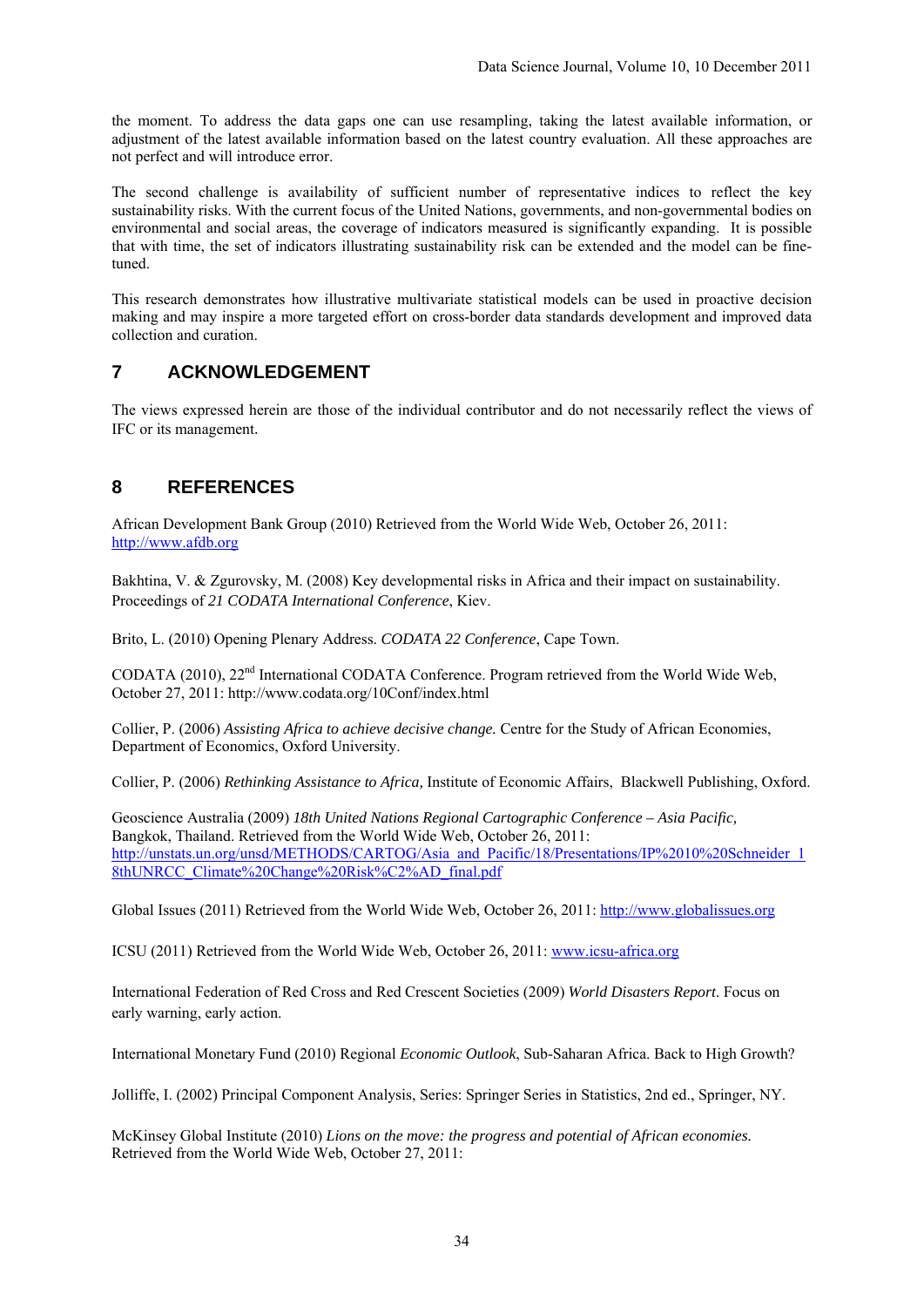http://www.mckinsey.com/mgi/publications/progress\_and\_potential\_of\_african\_economies/pdfs/MGI\_african\_e conomies\_full\_report.pdf

Muhongo, S., Gudyanga, F., Enow, A., & Nyanganyura, D. (2009) Science, Technology and Innovation for Socio-Economic Development. *Success Stories from Africa*, ICSU Regional Office for Africa.

Pandor, N. (2010) Opening address. *CODATA 22 Conference*, Cape Town. Retrieved from the World Wide Web, October 26, 2011: http://www.dst.gov.za/opening-address-by-minister-naledi-pandor-mp-at-the-22ndinternational-codata-conference

Population Reference Bureau (2010) http://www.prb.org/Publications/Datasheets/2010/2010wpds.aspx

Transparency International (2010) http://www.transparency.org/policy\_research/surveys\_indices/cpi . Retrieved October 27, 2011.

UK Department for Business, Innovation and Skills (2010) *Science and Trust Expert Group Report & Action Plan,* Starting a National Conversation about Good Science.

United Nations (2008) *Human Development Reports.*

United Nations Economic Commission for Africa (2010) *Economic Report on Africa 2010: Promoting highlevel sustainable growth to reduce unemployment in Africa*. Addis Ababa, Ethiopia.

UNCTAD (United Nations Conference on trade and Development) (2006)

United Nations Environment Programme (2011) Retrieved from the World Wide Web, October 26, 2011: http://www.unep.org/

UNU-IAS (United Nations University – Institute of Advanced Studies) (2008) *Report on Nanotechnology, Ocean Energy and Forestry Innovation in Responding to Climate Change.* Retrieved from the World Wide Web, October 26, 2011:

http://www.ias.unu.edu/resource\_centre/Innovation%20in%20Responding%20to%20Climate%20Change\_UNU -IAS%20Report.pdf

 World Bank Group (2010) Data. Retrieved from the World Wide Web, November 14, 2011: http://data.worldbank.org/

World Bank Group (2007) World Bank Policy Research Working Paper No. 4280: Governance Matters VI: Governance Indicators for 1996-2006. Retrieved from the World Wide Web, October 26, 2011: http://papers.ssrn.com/sol3/papers.cfm?abstract\_id=999979

World Bank Group (2010) CPIA. Retrieved from the World Wide Web, October 26, 2011: http://web.worldbank.org/WBSITE/EXTERNAL/EXTABOUTUS/IDA/0,,contentMDK:21359477~menuPK:26 26968~pagePK:51236175~piPK:437394~theSitePK:73154,00.html

 World Bank Group (2010) CPIA database. Retrieved from the World Wide Web, November 14, 2011: http://www.worldbank.org/ida

World Economic Forum (2008) *Africa at Risk.*

World Economic Forum (2010) *Global Risks 2010*.

World Health Organization (2010) Retrieved from the World Wide Web, November 14, 2011: http://www.who.org

 Zgurovsky, M. & Gvishiani, A. (2008) Sustainable Development Global Simulation, Kiev NTUU «КPI», Politekhnika.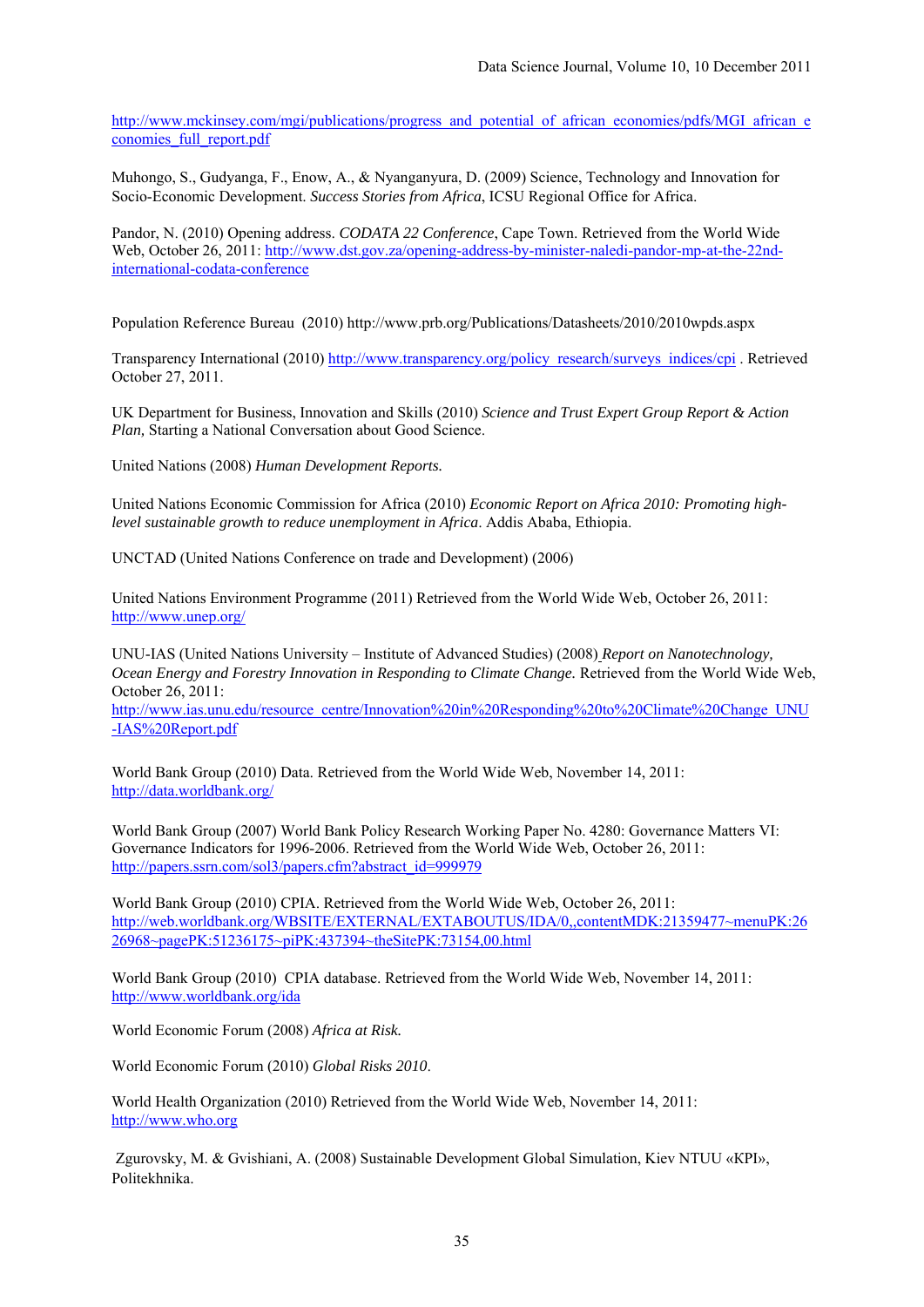List of Sub-Saharan Africa countries - key sustainability risk indicators

| Country<br>Code | Country<br>Name | Risk Index | Corruptions<br>Perception<br>Index (CPI,<br>2008) | Improved<br>water source<br>$\frac{6}{6}$ of<br>population<br>with access),<br>(AWS,<br>2007) | Literacy<br>rate, adult<br>total (% of<br>people ages<br>15 and<br>above), (LR,<br>2007) |
|-----------------|-----------------|------------|---------------------------------------------------|-----------------------------------------------------------------------------------------------|------------------------------------------------------------------------------------------|
| <b>MUS</b>      | Mauritius       | 0.76       | 5.5                                               | 100                                                                                           | 87.4                                                                                     |
| CP <sub>V</sub> | Cape Verde      | 0.72       | 5.1                                               | 80                                                                                            | 83.8                                                                                     |
| <b>SYC</b>      | Seychelles      | 0.71       | 3.6                                               | 88                                                                                            | 91.84                                                                                    |
| <b>BWA</b>      | Botswana        | 0.68       | 5.8                                               | 95                                                                                            | 82.9                                                                                     |
| GAB             | Gabon           | 0.68       | 3                                                 | 88                                                                                            | 86.2                                                                                     |
| COG             | Congo, Rep.     | 0.67       | 1.9                                               | 58                                                                                            | 81.1                                                                                     |
| <b>STP</b>      | Sao Tome and    | 0.67       | 2.7                                               | 79                                                                                            | 87.9                                                                                     |
|                 |                 |            |                                                   |                                                                                               |                                                                                          |
| NAM             | Namibia         | 0.65       | 4.5                                               | 87                                                                                            | 88                                                                                       |
| NGA             | Nigeria         | 0.65       | 2.7                                               | 48                                                                                            | 72                                                                                       |
| COM             | Comoros         | 0.64       | 2.6                                               | 86                                                                                            | 75.1                                                                                     |
| <b>GHA</b>      | Ghana           | 0.64       | 3.9                                               | 75                                                                                            | 65                                                                                       |
| ZAF             | South Africa    | 0.64       | 4.9                                               | 88                                                                                            | 88                                                                                       |
| R WA            | Rwanda          | 0.61       | 3                                                 | 74                                                                                            | 64.9                                                                                     |
| <b>SEN</b>      | Senegal         | 0.61       | 3.4                                               | 76                                                                                            | 41.9                                                                                     |
| AGO             | Ango la         | 0.6        | 1.9                                               | 53                                                                                            | 67.41                                                                                    |
| GMB             | Gambia, The     | 0.6        | 2.5                                               | 82                                                                                            | 45                                                                                       |
| MDG             | Madagascar      | 0.6        | 3.4                                               | 46                                                                                            | 70.68                                                                                    |
| BEN             | Benin           | 0.59       | 3.1                                               | 67                                                                                            | 40.5                                                                                     |
| <b>TZA</b>      | Tanzania        | 0.59       | 3                                                 | 62                                                                                            | 72.3                                                                                     |
| BDI             | Burundi         | 0.58       | 1.9                                               | 79                                                                                            | 59.3                                                                                     |
| CMR             | Cameroon        | 0.58       | 2.3                                               | 66                                                                                            | 67.9                                                                                     |
| ERI             | Eritrea         | 0.58       | 2.6                                               | 60                                                                                            | 64.2                                                                                     |
| <b>BFA</b>      | Burkina Faso    | 0.57       | 3.5                                               | 61                                                                                            | 28.7                                                                                     |
| GNB             | Guinea-Bissau   | 0.57       | 1.9                                               | 59                                                                                            | 64.6                                                                                     |
| KEN             | Kenya           | 0.57       | 2.1                                               | 61                                                                                            | 73.61                                                                                    |
| LS O            | Lesotho         | 0.57       | 3.2                                               | 79                                                                                            | 82.22                                                                                    |
| LB R            | Liberia         | 0.57       | 2.1                                               | 61                                                                                            | 55.5                                                                                     |
| M WI            | Malawi          | 0.57       | 2.8                                               | 73                                                                                            | 71.8                                                                                     |
| TGO             | Togo            | 0.57       | 2.7                                               | 52                                                                                            | 53.2                                                                                     |
| UGA             | Uganda          | 0.57       | 2.6                                               | 60                                                                                            | 73.6                                                                                     |
| ZWE             | Zimbabwe        | 0.57       | 1.8                                               | 81                                                                                            | 91.2                                                                                     |
| ZAR             | Congo, Dem. R   | 0.55       | 1.7                                               | 46                                                                                            | 67.17                                                                                    |
| $\rm C\,I\!V$   | Cote d'Ivoire   | 0.55       | 2.1                                               | 84                                                                                            | 48.73                                                                                    |
| МLI             | Mali            | 0.55       | 3.1                                               | 50                                                                                            | 26.2                                                                                     |
| SLE             | Sierra Leone    | 0.55       | 1.9                                               | 57                                                                                            | 38.1                                                                                     |
| ZMB             | Zambia          | 0.55       | 2.8                                               | 58                                                                                            | 70.6                                                                                     |
| MRT             | Mauritania      | 0.54       | 2.8                                               | 53                                                                                            | 55.8                                                                                     |
| NER             | Niger           | 0.54       | 2.8                                               | 46                                                                                            | 28.67                                                                                    |
| CAF             | Central African | 0.52       | 2                                                 | 75                                                                                            | 48.57                                                                                    |
| GN              | Guinea          | 0.52       | 1.6                                               | 50                                                                                            | 29.5                                                                                     |
| S WZ            | S wa ziland     | 0.52       | 3.6                                               | 62                                                                                            | 79.6                                                                                     |
| TCD             | Chad            | 0.48       | 1.6                                               |                                                                                               | 31.8                                                                                     |
|                 | Somalia         |            | $\mathbf{1}$                                      | 42                                                                                            | $\mathbf{0}$                                                                             |
| SOM             |                 | 0.48       |                                                   | 29                                                                                            |                                                                                          |
| SDN             | Sudan           | 0.46       | $1.6\phantom{0}$                                  | 70                                                                                            | 60.9                                                                                     |
| ETH             | Ethiopia        | 0.39       | 2.6                                               | 22                                                                                            | 35.9                                                                                     |
| MOZ             | Mozambique      | 0.35       | 2.6                                               | 43                                                                                            | 44.4                                                                                     |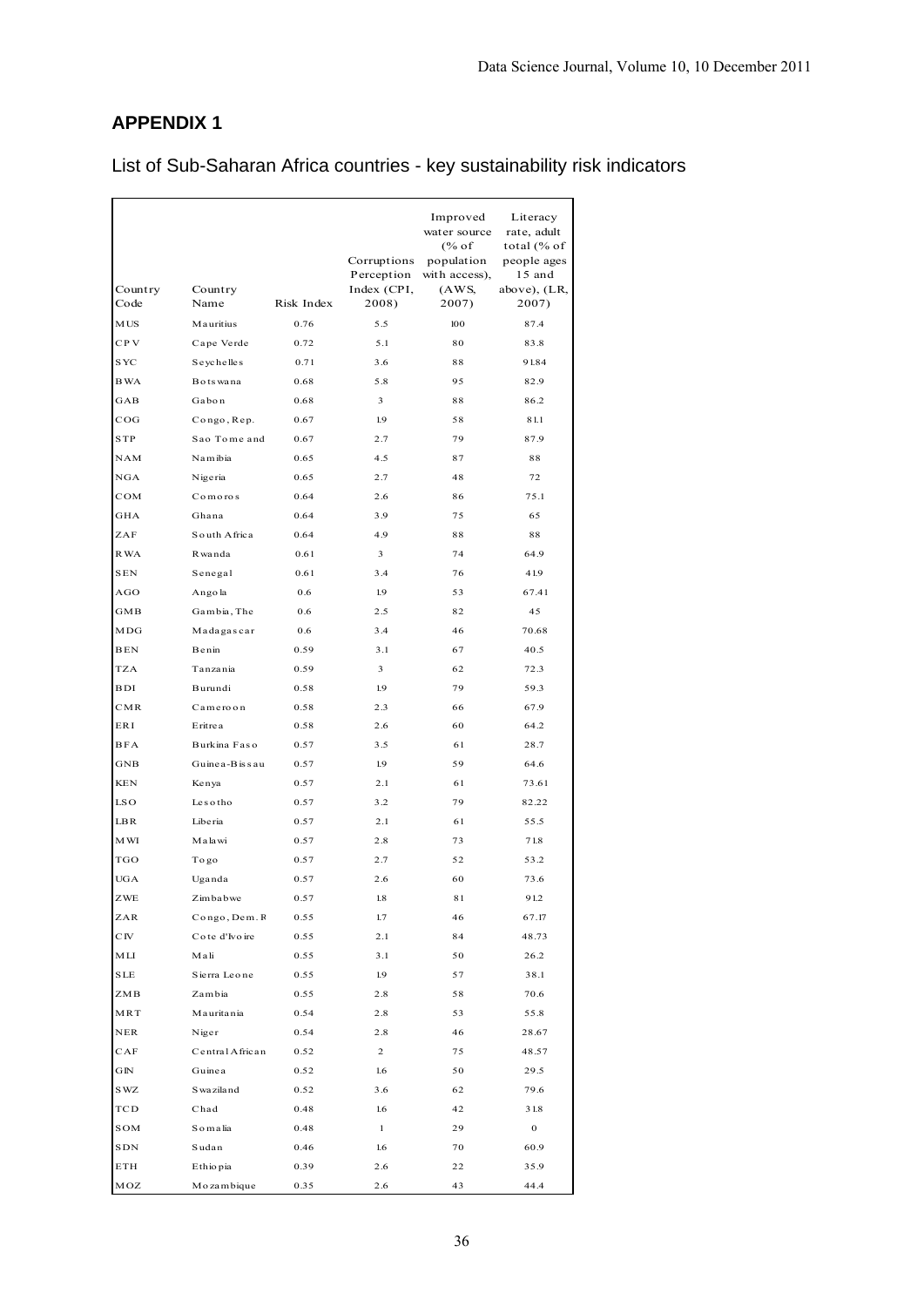|                       |                 |                         | Energy<br>Production | Polotical<br>Stability and |                  |                         |
|-----------------------|-----------------|-------------------------|----------------------|----------------------------|------------------|-------------------------|
|                       |                 | HIV                     | to Energy            | Absence of                 |                  | Remittances             |
|                       |                 | Prevalence,             | Use                  | Violence                   | Disaster         | , mil                   |
| Country               | Country         | latest $2007$ ,         | (ENPRENU             | (PSAV,<br>2008)            | Risk Index       | (REMIT,                 |
| Code                  | Name            | (HIV)                   | SE), 2006            |                            | (DRI)            | 2008)<br>215            |
| <b>MUS</b>            | Mauritius       | 0.6                     | $\boldsymbol{0}$     | 0.84                       | 0.31             | 139                     |
| CP V                  | Cape Verde      | $\mathbf{0}$            | $\boldsymbol{0}$     | 0.85                       | 4.92             | 11                      |
| <b>SYC</b>            | Seychelles      | $\boldsymbol{0}$        | $\boldsymbol{0}$     | 0.91                       | 3.08             | 141                     |
| <b>BWA</b>            | Botswana        | 24.1                    | 0.55                 | 0.96                       | 1.26             | 11                      |
| GAB                   | Gabon           | 7.9                     | 7.04                 | 0.23                       | $\bf{0}$         |                         |
| COG                   | Congo, Rep.     | 5.3                     | 11.41                | $-0.61$                    | 0.04             | 15                      |
| <b>STP</b>            | Sao Tome and    | $\boldsymbol{0}$        | $\boldsymbol{0}$     | 0.29                       | $\boldsymbol{0}$ | $\overline{c}$          |
| <b>NAM</b>            | Namibia         | 19.6                    | 0.24                 | 0.96                       | $\boldsymbol{0}$ | 17                      |
| NGA                   | Nigeria         | 3.9                     | 2.23                 | $-2.01$                    | 0.17             | 9,221                   |
| COM                   | Comoros         | 0.1                     | $\boldsymbol{0}$     | $-1.01$                    | 6.2              | 12                      |
| GHA                   | Ghana           | 2.3                     | 0.71                 | 0.23                       | 0.65             | 117                     |
| ZAF                   | South Africa    | $18.8\,$                | 1.24                 | $-0.04$                    | 19.9             | 834                     |
| R WA                  | Rwanda          | 3                       | $\overline{0}$       | $-0.14$                    | 0.34             | 51                      |
| <b>SEN</b>            | Senegal         | 0.7                     | $\bf{0}$             | $-0.16$                    | 1.2              | 925                     |
| AGO                   | Angola          | 3.7                     | 7.14                 | $-0.43$                    | 0.13             | $\bf{0}$                |
| GMB                   | Gambia, The     | 2.4                     | $\overline{0}$       | 0.14                       | 2.98             | 47                      |
| MDG                   | Madagascar      | 0.45                    | $\bf{0}$             | $-0.42$                    | 4.65             | 11                      |
| <b>BEN</b>            | Benin           | 1.8                     | 0.65                 | 0.35                       | 0.94             | 224                     |
| <b>TZA</b>            | Tanzania        | 6.5                     | 0.93                 | 0.01                       | $0.8\,$          | 14                      |
| BDI                   | Burundi         | 3.3                     | 0                    | $-1.43$                    | 0.14             | $\bf{0}$                |
| CMR                   | Cameroon        | 5.45                    | 1.71                 | $-0.53$                    | 0.13             | 167                     |
| ERI                   | Eritrea         | 2.4                     | $\mathbf{0}$         | $-0.84$                    | $\mathbf{0}$     | $\bf{0}$                |
| <b>BFA</b>            | Burkina Faso    | $\overline{\mathbf{c}}$ | $\mathbf{0}$         | $-0.11$                    | 0.24             | 50                      |
| GNB                   | Guinea-Bissau   | 3.8                     | $\mathbf{0}$         | $-0.38$                    | 0.06             | 29                      |
|                       |                 |                         | 0.81                 | $-1.25$                    |                  | 1,588                   |
| <b>KEN</b>            | Kenya           | 6.1                     |                      | $-0.03$                    | 0.78             | 443                     |
| LS O                  | Lesotho         | 23.2                    | 0                    |                            | 1.13             | 65                      |
| $L$ BR                | Liberia         | 0.85                    | 0                    | $-0.99$                    | 0.22             | $\mathbf{1}$            |
| M WI                  | Malawi          | 14.1                    | 0                    | 0.05                       | 2.43             | 229                     |
| TGO                   | Togo            | 3.2                     | 0.8                  | $-0.1$                     | 0.04             | 849                     |
| <b>UGA</b>            | Uganda          | 6.4                     | $\bf{0}$             | $-0.88$                    | 0.66             |                         |
| ZWE                   | Zimbabwe        | 18.1                    | 0                    | $-1.56$                    | 0.5              | $\boldsymbol{0}$        |
| ZAR                   | Congo, Dem. R   | 3.2                     | $\boldsymbol{0}$     | $-2.34$                    | 0.04             | $\bf{0}$<br>179         |
| C <sub>IV</sub>       | Cote d'Ivoire   | 7.1                     | 1.05                 | $-1.91$                    | 0.11             |                         |
| MLI                   | Mali            | 1.7                     | 0.03                 | $-0.21$                    | 0.2              | 212                     |
| <b>SLE</b>            | Sierra Leone    | $1.6\phantom{0}$        | $\boldsymbol{0}$     | $-0.23$                    | 1.02             | 148                     |
| ZMB                   | Zambia          | $17\,$                  | 0.91                 | 0.29                       | $\boldsymbol{0}$ | 59                      |
| MRT                   | Mauritania      | 0.7                     | $\bf{0}$             | $-0.93$                    | 52.63            | $\overline{\mathbf{c}}$ |
| ${\tt NER}$           | Niger           | 1.1                     | 0                    | $-0.75$                    | 0.56             | 78                      |
| CAF                   | Central African | 10.7                    | 0                    | $-1.77$                    | 0.11             | $\bf{0}$                |
| GN                    | Guinea          | 1.5                     | 0                    | $-1.91$                    | 2.27             | 151                     |
| SWZ                   | S wa ziland     | 33.4                    | 0                    | 0.22                       | 34.77            | 99                      |
| $_{\mbox{\tiny TCD}}$ | Chad            | 3.5                     | 0                    | $-1.92$                    | 25.89            | $\boldsymbol{0}$        |
| SOM                   | Somalia         | 0.9                     | 0                    | $-3.28$                    | 19.88            | $\boldsymbol{0}$        |
| SDN                   | Sudan           | $1.6\phantom{0}$        | 1.69                 | $-2.44$                    | 275.43           | 1,769                   |
| ETH                   | Ethio pia       | 1.4                     | 0.92                 | $-1.79$                    | 272.57           | 359                     |
| MOZ                   | Mozambique      | 16.1                    | $\boldsymbol{0}$     | 0.29                       | 327.51           | 99                      |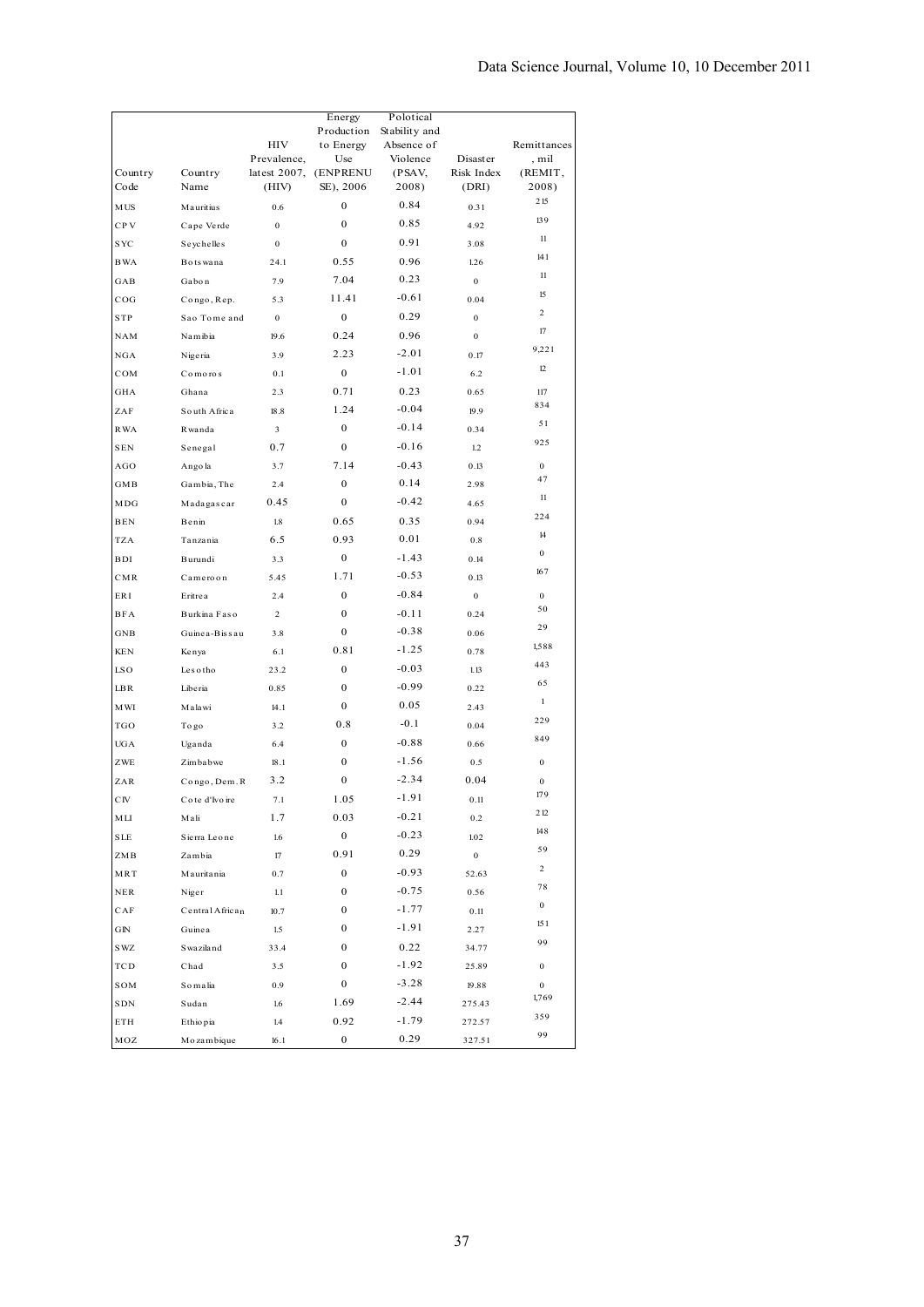



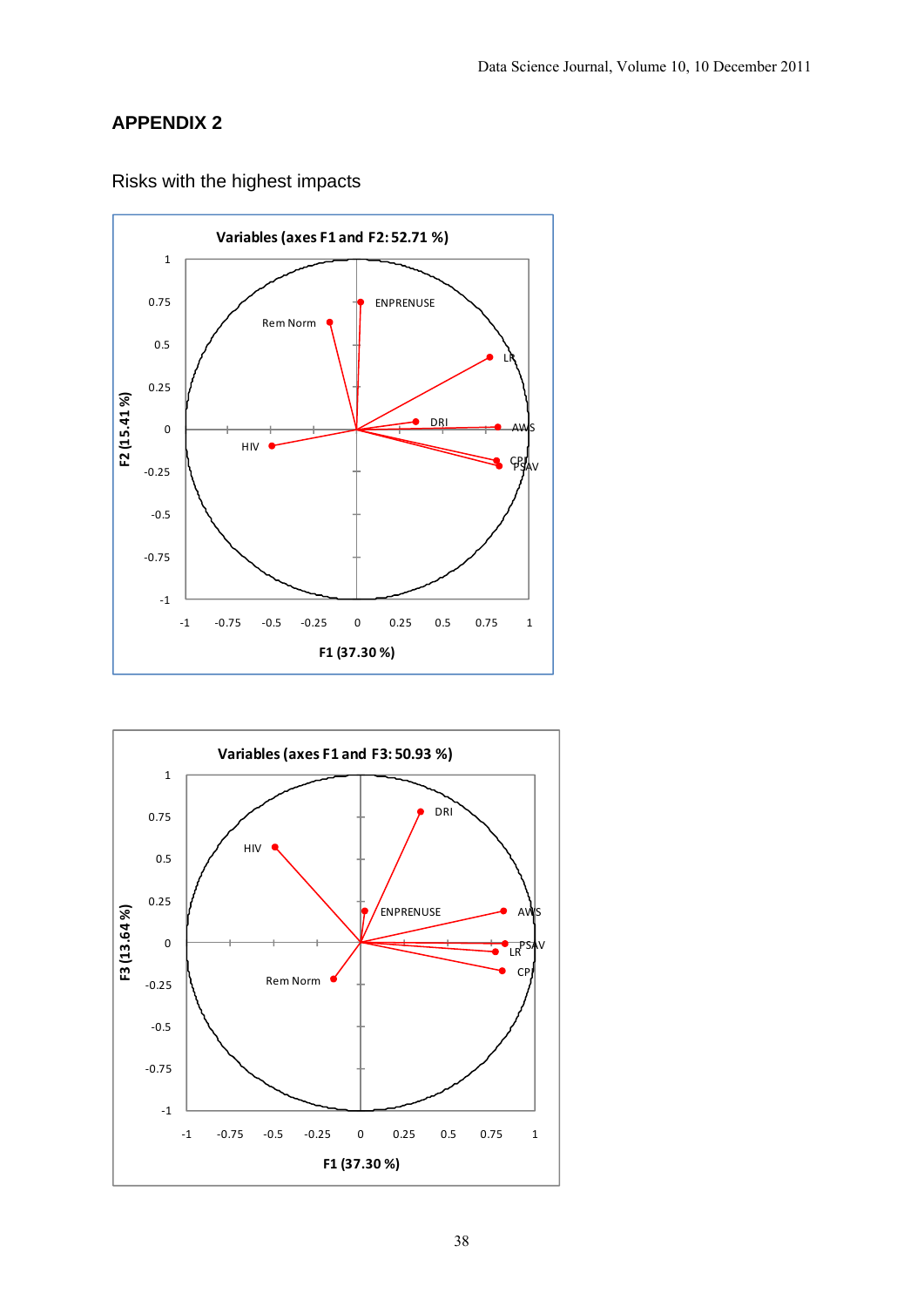

Factor loadings

|                  | F1       | F2       | F3       |
|------------------|----------|----------|----------|
| CPI <sup></sup>  | 0.812    | $-0.181$ | $-0.169$ |
| AWS              | 0.816    | 0.015    | 0.188    |
| $_{LR}$          | 0.770    | 0.426    | $-0.051$ |
| <b>HIV</b>       | $-0.492$ | $-0.094$ | 0.570    |
| <b>ENPRENUSE</b> | 0.022    | 0.750    | 0.190    |
| <b>PSAV</b>      | 0.824    | $-0.212$ | $-0.005$ |
| DRI              | 0.344    | 0.047    | 0.784    |
| <b>REMIT</b>     | $-0.155$ | 0.633    | $-0.218$ |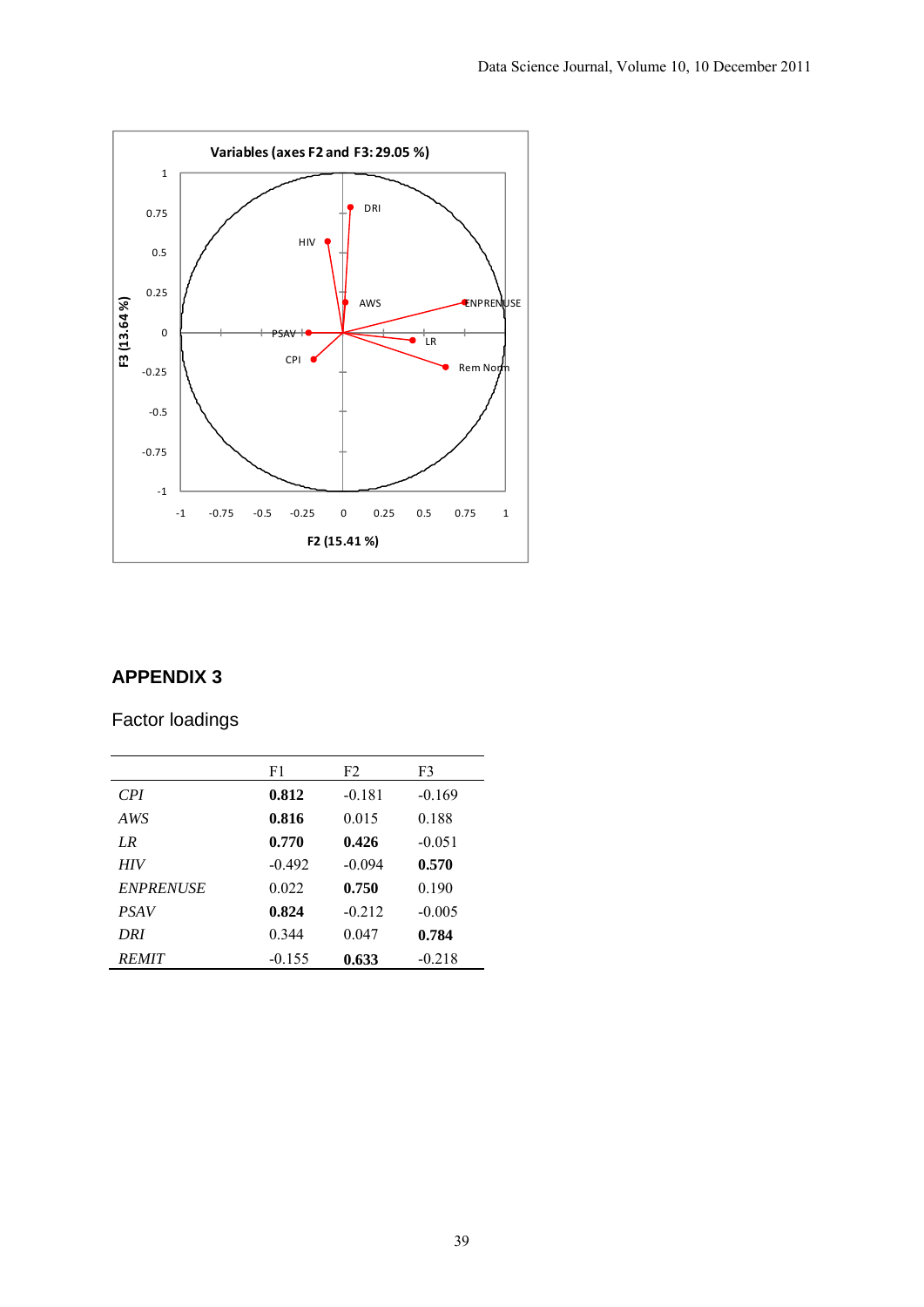# Sustainability risk clusters

|                          | Country    |                  |
|--------------------------|------------|------------------|
| Country                  | Code       | Risk Cluster     |
| Mauritius                | MUS        | Low Risk         |
| Cape Verde               | <b>CPV</b> | <b>Low Risk</b>  |
| Seychelles               | SYC        | <b>Low Risk</b>  |
| Botswana                 | <b>BWA</b> | Low Risk         |
| Gabon                    | GAB        | Low Risk         |
| Sao Tome and Principe    | STP        | <b>Low Risk</b>  |
| Congo, Rep.              | COG        | <b>Low Risk</b>  |
| Namibia                  | NAM        | Low Risk         |
| Nigeria                  | NGA        | Low Risk         |
| Ghana                    | GHA        | <b>Low Risk</b>  |
| South Africa             | ZAF        | <b>Low Risk</b>  |
| Comoros                  | COM        | Low Risk         |
| Rwanda                   | <b>RWA</b> | Medium Risk      |
| Senegal                  | <b>SEN</b> | Medium Risk      |
| Angola                   | AGO        | Medium Risk      |
| Madagascar               | MDG        | Medium Risk      |
| Gambia, The              | <b>GMB</b> | Medium Risk      |
| Benin                    | <b>BEN</b> | Medium Risk      |
| Tanzania                 | TZA        | Medium Risk      |
| Burundi                  | BDI        | Medium Risk      |
| Eritrea                  | ERI        | Medium Risk      |
| Cameroon                 | <b>CMR</b> | Medium Risk      |
| Lesotho                  | LSO        | Medium Risk      |
| Burkina Faso             | <b>BFA</b> | Medium Risk      |
| Uganda                   | UGA        | Medium Risk      |
| Guinea-Bissau            | GNB        | Medium Risk      |
| Liberia                  | LBR        | Medium Risk      |
| Zimbabwe                 | ZWE        | Medium Risk      |
| Malawi                   | <b>MWI</b> | Medium Risk      |
| Kenya                    | KEN        | Medium Risk      |
| Togo                     | TGO        | Medium Risk      |
| Cote d'Ivoire            | CIV        | <b>High Risk</b> |
| Sierra Leone             | <b>SLE</b> | High Risk        |
| Mali                     | MLI        | High Risk        |
| Congo, Dem. Rep.         | ZAR        | High Risk        |
| Zambia                   | ZMB        | High Risk        |
| Mauritania               | <b>MRT</b> | High Risk        |
| Niger                    | NER        | High Risk        |
| Swaziland                | SWZ        | High Risk        |
| Central African Republic | CAF        | High Risk        |
| Guinea                   | GIN        | High Risk        |